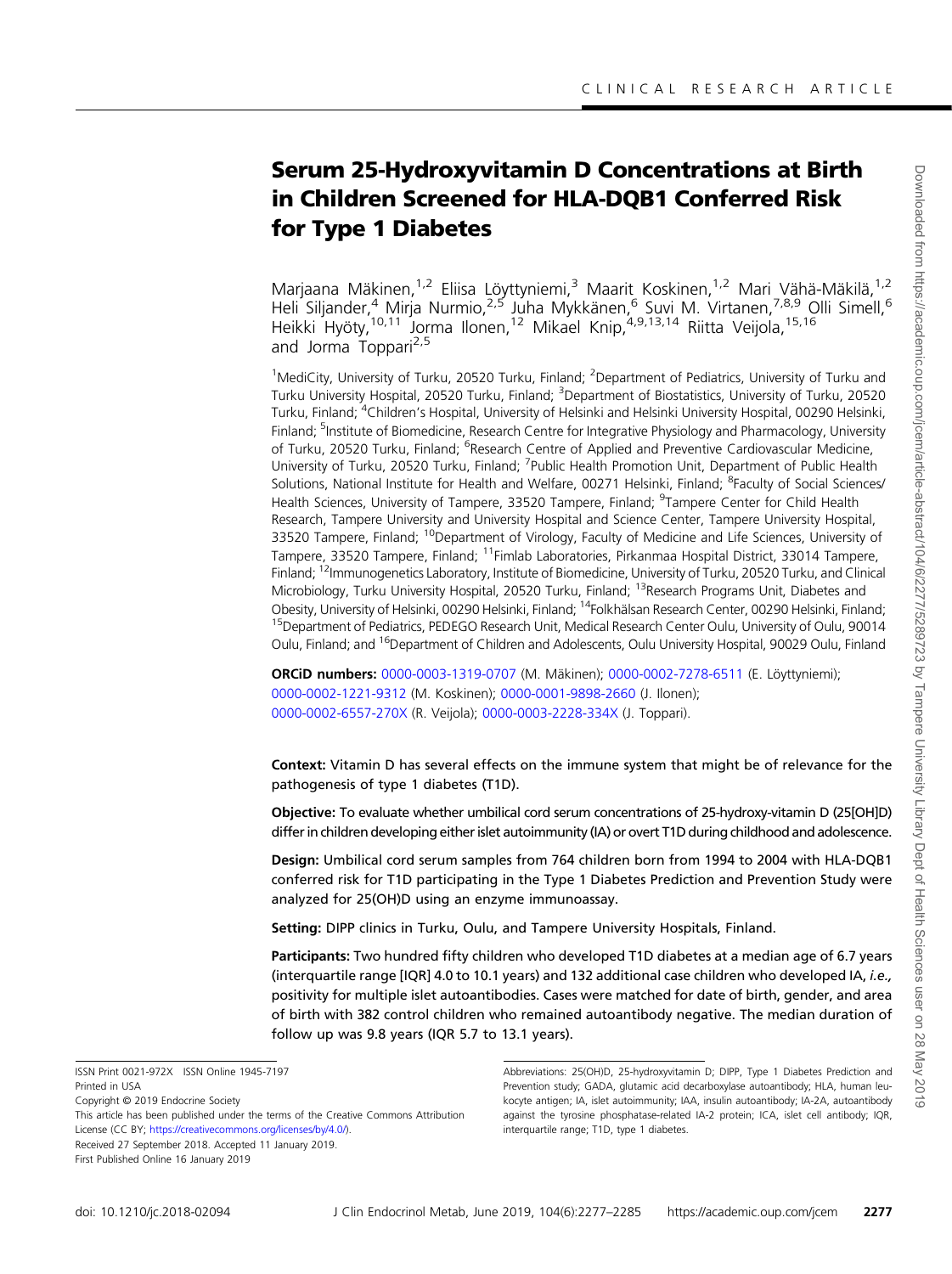#### Main Outcome Measure: The median 25(OH)D concentrations.

Results: The median 25(OH)D concentration in cord serum was low [31.1 nmol/L (IQR 24.0 to 41.8); 88% <50 nmol/L], but not statistically different between children who developed T1D or IA and their control groups ( $P = 0.70$ ). The levels were associated mainly with geographical location, year and month of birth, age of the mother, and maternal intake of vitamin D during pregnancy.

Conclusions: The 25(OH)D concentrations at birth are not associated with the development of T1D during childhood. (J Clin Endocrinol Metab 104: 2277–2285, 2019)

itamin  $D$  is one of the essential players in metabolic and physiological processes in the human body. It has multiple effects on the immune system and its role in the pathogenesis of immune-mediated diseases has long been suspected. We noticed an increase in 25 hydroxyvitamin D (25[OH]D) concentrations in Finnish children after year 2003, when vitamin D fortification of milk started in Finland, which preceded the plateauing of the rapid increase in type 1 diabetes (T1D) incidence that had continued for more than 50 years [\(1\)](#page-6-0). However, we found no difference in median 25(OH)D concentration between children who developed T1D and healthy matched control children when the children were observed from the age of three months until the diagnosis of T1D ([2](#page-7-0)).

T1D is an immune-mediated disease, which can manifest at any age [\(3](#page-7-0)). Diagnosis in early childhood, before the age of four years, is quite common especially in Finland, where the incidence is highest in the world ([4\)](#page-7-0) and some children develop T1D even before the age of one year ([5\)](#page-7-0). The factors initiating or triggering the immune-mediated process leading to the disease must be operative before that, perhaps already during fetal life. Some changes can be seen early on and we have detected differences in the lipidomic profile in cord serum samples in children who later progressed rapidly to T1D, but not in those developing islet autoimmunity (IA) without progressing to overt disease [\(6](#page-7-0)).

Here we assessed the possible association of fetal vitamin D levels and the development of IA and progression to clinical T1D by measuring umbilical cord serum 25(OH)D concentration in the Type 1 Diabetes Prediction and Prevention Study (DIPP) birth cohort study. Furthermore, we analyzed maternal intake of vitamin D during pregnancy in a subcohort.

#### Materials and Methods

The study population comprised children (born between 1994 and 2004), who participated in DIPP in Finland. The DIPP project is an ongoing population-based prospective birth cohort study aimed at exploring means to predict and prevent progression to clinical type 1 diabetes (T1D) ([7\)](#page-7-0). Briefly, newborn infants with HLA-DQB1–conferred susceptibility to T1D are recruited from the University Hospitals in Turku (located at 60 °N), Oulu (located at 65 °N), and Tampere (located at 61 °N), Finland. The children attend the study centers for follow-up visits at 3- to 12-month intervals and their serum samples are analyzed for T1D-related autoantibodies. Islet cell antibodies (ICA) were used as the primary screening tool for  $\beta$ -cell autoimmunity. If a child seroconverted to positivity for ICA, all the preceding and subsequent samples of this child were analyzed for insulin autoantibodies (IAA), antibodies to the 65 kDa isoform of glutamic acid decarboxylase (GADA), and to the tyrosine phosphatase-related islet antigen 2 (IA-2A). Data from the autoantibody-negative children participating in the follow-up were collected until they were 15 years of age or until the end point of this study (July 2016). Data from the autoantibodypositive children were collected until the follow-up for this study ended or until they were diagnosed with T1D according to the World Health Organization criteria, whichever came first.

We analyzed the concentration of 25-hydroxyvitamin D (25 [OH]D) in umbilical cord serum samples from 764 DIPP study participants with a nested case control design. There were 133 case control pairs in the Turku cohort, 137 in the Oulu cohort, and 112 in the Tampere cohort. Case children comprised two groups; the majority of the cases (250 children) were diagnosed with T1D by the end of July 2016 (T1D+) and the minority of cases (132 children) showed IA testing positive for multiple  $(\geq 2)$  autoantibodies but not progressing to overt T1D by the end of the study period (IA+). The cases were included based on the availability of samples and one control subject was selected for each case child. All control subjects  $(T1D - and IA -)$ remained autoantibody-negative and nondiabetic throughout the follow-up, and they were pairwise matched for age (birth within 30 days), gender, and study center.

Mixed arterial/venous umbilical cord blood was collected in the delivery room and these samples were used for both serum extraction and genetic screening. Serum samples were stored at  $-70^{\circ}$ C. All children were initially screened for HLA-DQB1 alleles ([8\)](#page-7-0). An extended six-scale HLA-DR/DQ genotype-based T1D risk classification ([9\)](#page-7-0) was available in 625 of the 764 children. The three groups with decreased or neutral risk were combined into a nonincreased risk group, as the number of children in these groups was small. One child (IA+) carried a genotype conferring strongly decreased risk, 6 children  $(2 I A$ and  $4 \text{ T1D}-$ ) had genotypes conferring slightly decreased risk, and 28 children (7 IA+, 10 IA – , 2 T1D+, and 9 T1D –) carried genotypes conferring neutral risk, so that the nonincreased risk group included 35 children, whereas there were 135 children (30 IA+, 28 IA $-$ , 33 T1D+, and 44 T1D $-$ ) with slightly increased risk, 279 children (71 IA+, 29 IA-, 125 T1D+, and 54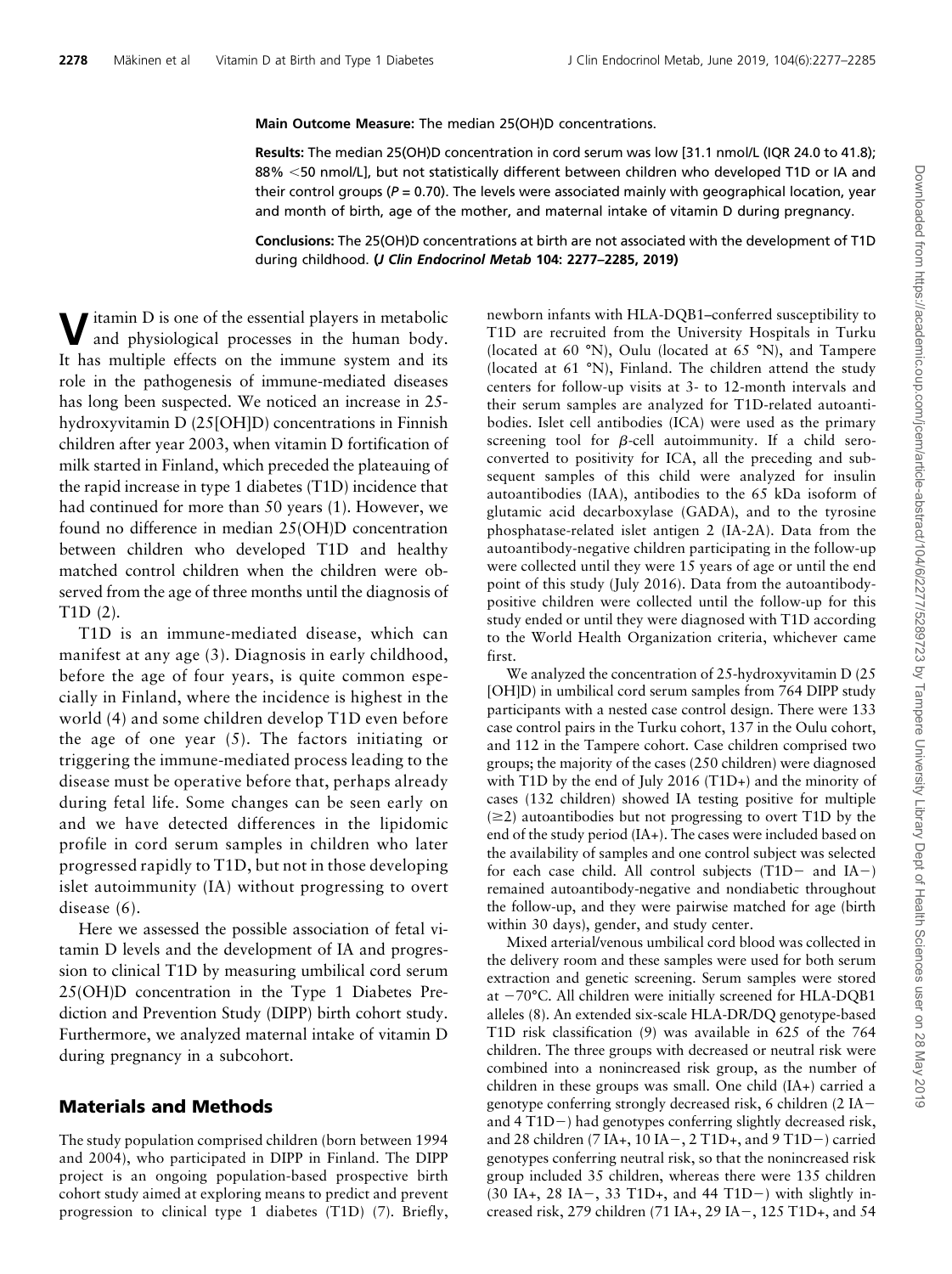doi: [10.1210/jc.2018-02094](http://dx.doi.org/10.1210/jc.2018-02094) <https://academic.oup.com/jcem> 2279

T1D-) with moderately increased risk, and 176 children (23 IA+,  $16$  IA  $-$ ,  $89$  T1D+, and  $48$  T1D $-$ ) with genotypes conferring highly increased risk for T1D.

We were able to obtain maternal dietary data collected by a validated food frequency questionnaire after the birth of the child. The mothers were asked for food consumption during one month preceding the pregnancy leave, i.e., the eighth month of pregnancy. Total energy intake and vitamin D intake from food, supplements, and in total were used in the current study, as described by Marjamäki et al.  $(10)$ , from the mothers of 363 children in this study  $(63$  IA+,  $60$  IA-,  $121$  T1D+, and  $119$ T1D $-$ ); 168 in the Oulu and 195 in the Tampere cohorts.

A commercial immunoassay kit (Immunodiagnostic Systems Ltd, Boldon, UK) was used for the 25(OH)D analyses, as previously described [\(1](#page-6-0)). The intra-assay coefficient of variation was 6.5% and the sensitivity was 5 nmol/L. The performance target set by the Vitamin D External Quality Assessment Scheme Advisory Panel for 25(OH)D assays was met ([11\)](#page-7-0).

Statistical analyses were performed with JMP Pro 12.0.1 and SAS for Windows version 9.4 (SAS Institute, Cary, NC) using multiway analysis of variance and Fisher exact test for categorical variables. Season of birth and study center were used as adjusting factors in all analysis. The value of  $P < 0.05$  (twotailed) was taken to indicate statistical significance. The year was divided into seasons as in our previous studies  $(1, 2)$  $(1, 2)$  $(1, 2)$ , *i.e.*, winter (January to March), spring (April to June), summer (July to September), and fall (October to December). The 25(OH)D concentrations, energy intake and vitamin D intake from food, supplements and in total, were log-transformed responses in analyses requiring normal distribution. As zero values cannot be log transformed,  $0.1 \mu$ g was added to vitamin D intake values from supplements to enable the log transformation and analysis. Possible confounding factors were controlled for by adding background variables to the statistical models as described in the Results section.

The current study was conducted according to the guidelines of the Declaration of Helsinki and was approved by the Joint Commission on Ethics of Turku University and Turku University Central Hospital. Written in-

formed consent was obtained from all guardians of the subjects.

#### Results

Altogether, the study cohort included 382 case (250 T1D+, 132 IA+) and 382 control  $(250 \text{ T1D} -, 132 \text{ IA} -)$ children, who were matched for age, gender, and study center, as described. Serum 25(OH)D concentrations were statistically significantly affected by month of birth (Fig. 1) ( $P = 0.002$ ) and study center  $(P = 0.03)$ , so that the children of the Oulu center (the most northern of the of the centers located at 65°N) had substantially lower levels than the children in Turku (60°N) and Tampere (61°N) centers, but not by gender( $P = 0.64$ ). As dates

of birth of cases and their controls were matched within one month, the age difference between them was small, the median being 6.5 days (IQR 2 to 13 days) for T1D+ and T1D-, and 6 days (IQR 3 to 15) for IA+ and IAparticipants. The children were born rather evenly around the year. There were 210 children born in the winter (62 T1D+, 63 T1D-, 44 IA+, and 41 IA-); 182 children born in the spring  $(64 \text{ T1D+}, 61 \text{ T1D-}, 28 \text{ IA+},$ and 29 IA-); 187 born in the summer (59 T1D+, 62 T1D $-$ , 33 IA+, and 33 IA $-$ ); and 185 born in the fall  $(65 \text{ T1D+}, 64 \text{ T1D-}, 27 \text{ IA+}, \text{ and } 29 \text{ IA-}).$ 

The basic characteristics were similar between the study groups  $T1D+$ ,  $T1D-$ , IA+, and IA $-$  [\(Table 1\)](#page-3-0). As anticipated ([12\)](#page-7-0), the T1D+ children seroconverted to autoantibody positivity at an earlier age than IA+ children, and the follow-up time was shorter in the T1D+ group because of the design of the study.

Most importantly, there were no statistically significant differences in the median 25(OH)D concentrations in cord serum between the study groups ( $P = 0.70$ ). The 25(OH)D concentrations of 675 cord serum samples were below 50 nmol/L and thus 88% of the study children had suboptimal [\(13\)](#page-7-0) vitamin D levels. When months were combined to seasons of birth, its significance on 25(OH)D concentrations increased (from  $P = 0.002$  to  $P < 0.0001$ ), with a peak concentration during the summer months (Fig. 1).

The association between 25(OH)D concentrations and group differences  $(T1D+, T1D-, IA+, IA-)$  was studied with multiway ANOVA. Also, these analyses were adjusted by season and study center. All interactions between the independent explanatory variables were evaluated and if they were nonsignificant they were



Figure 1. Monthly distribution of median 25(OH)D concentrations in cord serum samples were similar in the four groups. There were no statistically significant differences between T1D+ (solid black line) and T1D- (dashed black line) children ( $P = 0.39$ ) or between IA+ (dashed gray line) and  $IA-$  (short-dashed gray line) children ( $P = 0.63$ ). Serum 25(OH)D concentrations were statistically significantly affected by month of birth ( $P = 0.002$ ).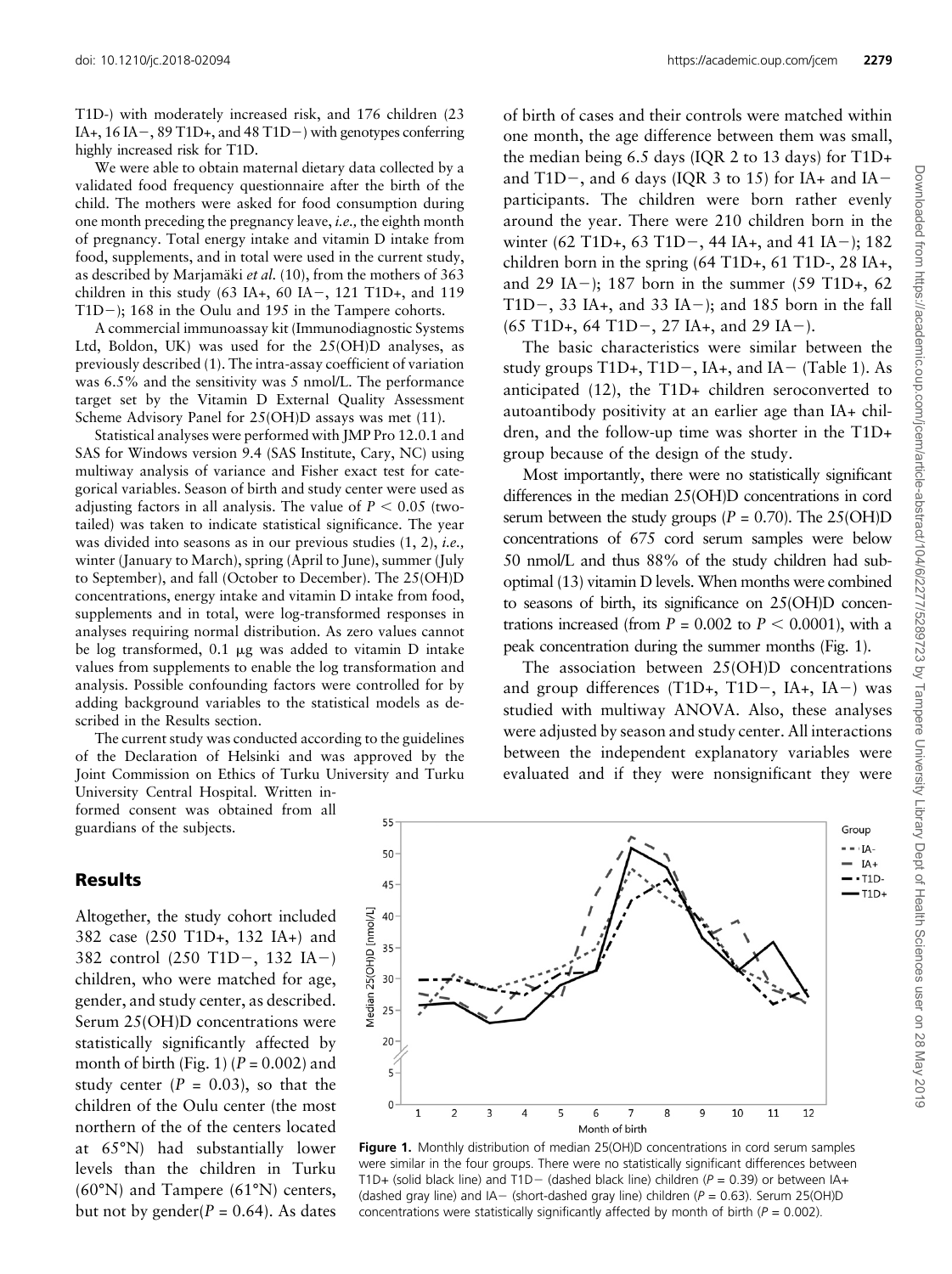|                         | $TD + N = 250$          | $TD - N = 250$          | $IA+ N = 132$           | $IA - N = 132$          | P       |  |
|-------------------------|-------------------------|-------------------------|-------------------------|-------------------------|---------|--|
| 25(OH)D, nmol/L         | 30.7<br>$(22.9 - 43.3)$ | 31.1<br>$(24.5 - 39.8)$ | 30.7<br>$(23.3 - 41.8)$ | 31.2<br>$(25.2 - 40.5)$ | 0.70    |  |
| Weight, kg              | 3.59<br>$(3.26 - 3.90)$ | 3.65<br>$(3.30 - 3.97)$ | 3.64<br>$(3.26 - 3.97)$ | 3.63<br>$(3.33 - 3.90)$ | 0.76    |  |
| Height, cm              | 50<br>$(49 - 52)$       | 51<br>$(49 - 52)$       | 51<br>$(49 - 52)$       | 50<br>$(49 - 52)$       | 0.58    |  |
| Seroconversion age, y   | 2.0<br>$(1.1 - 4.0)$    | <b>NA</b>               | 4.0<br>$(1.8 - 6.2)$    | NA.                     | < 0.001 |  |
| Age at T1D diagnosis, y | 6.7<br>$(4.0 - 10.1)$   | <b>NA</b>               | NА                      | <b>NA</b>               |         |  |
| Gestational age, wk     | 39.9<br>$(38.7 - 40.7)$ | 40.1<br>$(39.0 - 40.9)$ | 39.9<br>$(38.7 - 40.7)$ | 40<br>$(38.9 - 41)$     | 0.32    |  |
| Age of mother, y        | 30.1<br>$(26.9 - 33.9)$ | 29.2<br>$(26.4 - 32.7)$ | 29.8<br>$(26.0 - 34.8)$ | 29.8<br>$(26.8 - 33.7)$ | 0.45    |  |
| Time of follow-up, y    | 6.2<br>$(3.4 - 9.3)$    | 10.5<br>$(6.9 - 14.3)$  | 12.6<br>$(9.1 - 14.8)$  | 12.0<br>$(8.4 - 14.7)$  | < 0.001 |  |

<span id="page-3-0"></span>

|  | Table 1. General Characteristics of the Study Population |  |  |
|--|----------------------------------------------------------|--|--|
|--|----------------------------------------------------------|--|--|

Values are median (IQR). The value of  $P < 0.05$  (two-tailed) was taken to indicate statistical significance and is marked in bold.

removed from the final model. In addition, the effect of year of birth, HLA-DQB1 group, HLA-DR/DQ group, number of antibodies, ponderal index, and nutritional factors with 25(OH)D concentration were evaluated in separate models with the analysis method explained above. Differences between the groups were nonsignificant in all the models reported below.

The median age at the diagnosis of T1D was 6.7 years (IQR 4.0 to 10.9 years). The median age at seroconversion to autoantibody positivity in the T1D+ group was 2.0 years (IQR 1.1 to 4.0) ( $n = 235$ , information was not available for 15 subjects) and 4.0 years (IQR 1.8 to 6.2) in the IA+ group (n = 132). The  $25(OH)D$  concentrations were not associated with the age at T1D diagnosis ( $P = 0.53$ ) nor with the age of seroconversion to autoantibody positivity  $(P = 0.72)$ .

During the follow-up there were 146 T1D+ and 31 IA+ children who tested positive for all four autoantibodies, 64 T1D+ and 45 IA+ children positive for three autoantibodies, 22 T1D+ and 56 tested maximally positive for two autoantibodies, and additional 6 T1D+ children tested positive for the maximum of one autoantibody in their sample series, and 12 T1D+ children had unknown autoantibody status (i.e., incomplete set of samples available for antibody analysis) before the diagnosis of T1D. There were no statistically significant differences in 25(OH)D concentrations between these autoantibody groups ( $P = 0.38$ ). The situation was similar when only biochemical autoantibodies were considered as were the numbers of children involved; there were 146 T1D+ and 31 IA+ children with three biochemical autoantibodies, 65 T1D+ and 46 IA+ with two, 24 T1D+ and 55 IA+ children with one, and three T1D+ children with only ICA, i.e., zero biochemical autoantibodies, all having similar 25(OH)D concentrations ( $P = 0.32$ ).

There were 11 IA+ and 86 T1D+ children with IAA as the first appearing persistent biochemical autoantibody. No differences were found in 25(OH)D concentrations  $(P = 0.61)$  between the groups of cases and their matched 97 controls in this subcohort. Similar results were obtained in the 70 IA+ and 39 T1D+ children in whom GADA was the first appearing persistent autoantibody; no differences were seen between the cases and their 109 controls  $(P = 0.51)$ .

HLA-DQB1 group (moderate risk, high risk) was not associated 25(OH)D concentrations ( $P = 0.57$ ), neither were the extended HLA-groups (nonincreased risk, slightly increased risk, moderately increased risk, and highly increased risk in HLA-DR/DQ) ( $P = 0.46$ ).

The age of the mother at the time of birth was positively associated with  $25(OH)D$  concentration (P = 0.002) cord serum with higher concentration in older mothers. The median age of the mother was 29.8 (IQR 26.6 to 33.6) years, and it was highest in Turku [30.2 (IQR 26.6 to 33.7) years] and lowest in Oulu [29.4 (26.3 to 33.0) years]. The ponderal index of the child, calculated as weight in kilogram per height cubed, was inversely associated with  $25(OH)D$  concentrations (P = 0.031), but there was no statistically significant association with either weight ( $P = 0.29$ ) or length ( $P = 0.75$ ) alone to 25(OH)D. The ponderal index did not correlate with the age of the mother  $(P = 0.16)$ .

Almost 10% of the mothers had smoked during pregnancy (70 smoking, 655 nonsmoking, 39 not known). There were mothers who had smoked in all groups: 20 were mothers to T1D+ children, 26 to T1D2 children,  $9$  to IA+ children, and 15 to IA-children. Maternal smoking (yes/no) during pregnancy was not associated with 25(OH)D concentration in cord serum  $(P = 0.40)$  and neither was the mode of delivery when all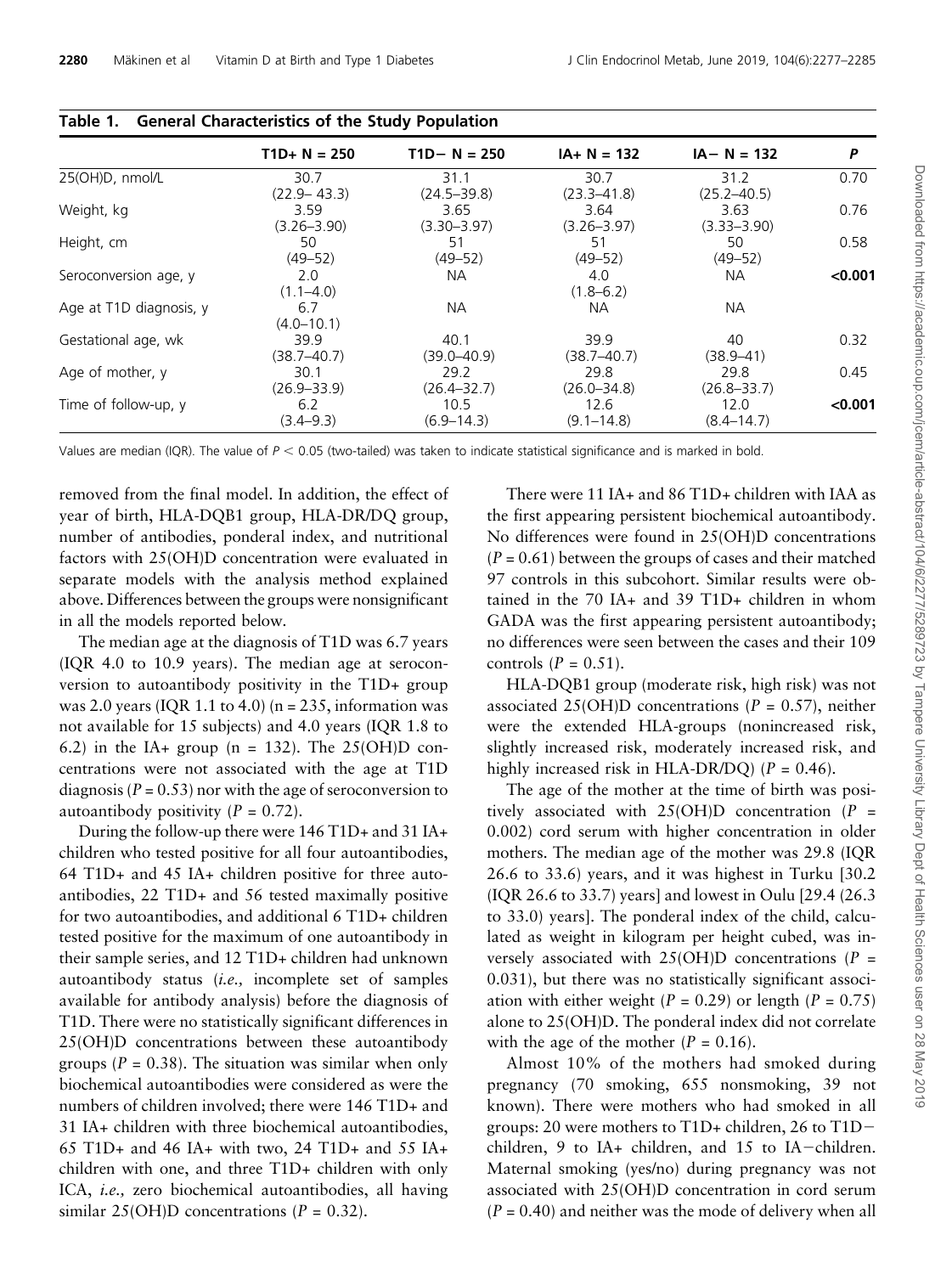<span id="page-4-0"></span>modes (vaginal delivery, emergency cesarean section, planned cesarean section, or assisted delivery) were taken into account  $(P = 0.17)$ .

Because some have found cord serum 25(OH)D concentration quartiles to be an important factor in relation to T1D odds [\(14\)](#page-7-0), we decided to analyze those as well. However, when we divided the samples into quartiles based on the 25(OH)D concentration (Table 2), the overall difference between the groups  $(T1D+, T1D-, IA+, and$ IA-) remained statistically nonsignificant ( $P = 0.29$ ), whereas study center and season remained statistically significant ( $P = 0.003$  and  $P < 0.001$ , respectively).

### Nutrition during pregnancy

We were able to obtain nutritional information from the eighth month of pregnancy in almost half (48%) of the study population, as 61% of the Oulu and 87% of the Tampere cohorts participated in the DIPP Nutrition Study. The general characteristics of the subpopulation for which nutritional information was available are presented in [Table 3.](#page-5-0)

Maternal intake of vitamin D during pregnancy showed a statistically significant association with umbilical cord serum 25(OH)D concentrations in all forms, from food ( $P < 0.0001$ ), from supplements ( $P < 0.0001$ ), and in total ( $P < 0.0001$ ). The energy intake was not associated with  $25(OH)D$  concentration (P = 0.27).

The age of the mother had a statistically significant association with 25(OH)D concentration also in this subpopulation ( $P = 0.025$ ), but age did not correlate with energy intake  $(P = 0.64)$ , vitamin D intake from food

 $(P = 0.22)$ , intake from supplements  $(P = 0.51)$ , nor with total vitamin D intake ( $P = 0.22$ ). The median age of mothers was in the same range [29.3 years (IQR 26.4 to 33.4)] in this subpopulation as it was in the entire study cohort [29.8 years (IQR 26.6 to 33.6)].

Ponderal index of the infant was not associated with the  $25(OH)$  concentration in this subpopulation ( $P = 0.097$ ) but its correlation with the age of the mother was close to significant ( $P = 0.059$ ). Ponderal index did not correlate with energy intake  $(P = 0.34)$ , vitamin D intake from food  $(P = 0.30)$ , from supplements  $(P = 0.52)$ , nor with total vitamin D intake  $(P = 0.93)$  of the mother during pregnancy.

When divided into the same quartiles based on 25(OH) D quarters as the entire data set [\(Table 4](#page-5-0)), there were no statistically significant differences in the proportion of children participating, or in energy intake in each quartile, but there were differences in vitamin D intake from food  $(P < 0.001)$ , from supplements  $(P < 0.001)$ , and in total  $(P < 0.001)$ .

The total vitamin D intake during pregnancy was quite low, as there were only 72 children (20%) in this cohort whose mothers reported a total vitamin D intake during pregnancy  $\geq 10$  µg per day; 22 T1D+, 29 T1D-, 14 IA+, and  $7$  IA $-$ . The median 25(OH)D concentration in these 72 serum samples was 39.1 (IQR 30.1 to 46.6) nmol/L.

The use of vitamin D supplementation during pregnancy was uncommon, with only 33 mothers (9%) getting  $\geq 5$  µg vitamin D from supplements.; 10 T1D+, 13 T1D $-$ , 6 IA+, and 4 IA $-$ . The supplement use was equally distributed between seasons; nine in winter, seven in spring,

| Subjects Divided Into Quarters Based on 25(OH)D Concentration<br>Table 2.           |                                              |                                                           |                                               |                                                |         |  |
|-------------------------------------------------------------------------------------|----------------------------------------------|-----------------------------------------------------------|-----------------------------------------------|------------------------------------------------|---------|--|
|                                                                                     | $Q1(n = 191)$<br>20.14<br>$(9.40 - 24.00)^a$ | $Q2 (n = 191)$<br>27.75<br>$(24.00 - 31.06)^a$            | $Q3(n = 191)$<br>34.95<br>$(31.06 - 41.72)^a$ | $Q4 (n = 191)$<br>49.27<br>$(41.76 - 135.1)^a$ | P       |  |
|                                                                                     |                                              |                                                           |                                               |                                                |         |  |
| $T1D+ / T1D- / IA+ / IA-$                                                           | 74 / 55 / 35 / 27                            | 52 / 69 / 34 / 36                                         | 55 / 70 / 30 / 36                             | 69/56/33/33                                    | 0.29    |  |
| Turku / Oulu / Tampere                                                              | 51/91/49                                     | 64 / 69 / 58                                              | 74/62/55                                      | 77/52/62                                       | 0.003   |  |
| Season (January-March)/ (April-June) /<br>(July-September) / (October-<br>December) | 74 / 53 / 10 / 54                            | 65 / 54 / 22 / 50                                         | 54 / 46 / 43 / 48                             | 17/29/112/33                                   | < 0.001 |  |
| Girls / boys                                                                        | 82/109                                       | 70/121                                                    | 81/110                                        | 77/114                                         | 0.58    |  |
| Old HLA high/moderate                                                               | 50/141                                       | 68/123                                                    | 64 / 127                                      | 64 / 127                                       | 0.20    |  |
| New HLA (NA/nonincreased<br>slight/moderate/high)                                   | 34/9/40/70/37                                | 27/8/33/80/43                                             | 51/11/29/52/48                                | 26/7/33/77/48                                  | 0.027   |  |
| Median ponderal index,                                                              | 27.84                                        | 27.71                                                     | 27.59                                         | 27.55                                          | 0.12    |  |
| $kg/m3$ (IQR)                                                                       | $(26.31 - 29.60)$                            | $(26.37 - 29.44)$                                         | $(25.88 - 29.11)$                             | $(25.71 - 29.10)$                              |         |  |
| Median weight, kg (IQR)                                                             | $3.61(3.28 - 3.95)$                          | $3.68$ $(3.36 - 3.97)$                                    | $3.63(3.28 - 3.93)$                           | $3.53(3.27 - 3.90)$                            | 0.28    |  |
| Median height, cm (IQR)                                                             | 51 (49–52)                                   | $51(49-52)$                                               | 51 (49-52)                                    | 50 (49–52)                                     | 0.77    |  |
| Mothers nonsmoking/smoking/NA                                                       | 160 / 21 / 10                                | 163/15/10                                                 | 170/17/4                                      | 162 / 14 / 15                                  | 0.70    |  |
| Cases with IAA/GAD<br>appearing first                                               | 31/26                                        | 28/31                                                     | 34 / 19                                       | 30/33                                          | 0.25    |  |
| Children with 0/1/2/3/4<br>autoantibodies                                           |                                              | 81/2/20/28/55 105/1/23/22/38 106/2/16/26/40 88/1/19/33/44 |                                               |                                                | 0.37    |  |

The value of  $P < 0.05$  (two-tailed) was taken to indicate statistical significance and is marked in bold. <sup>a</sup>Median 25(OH)D (range), nmol/L.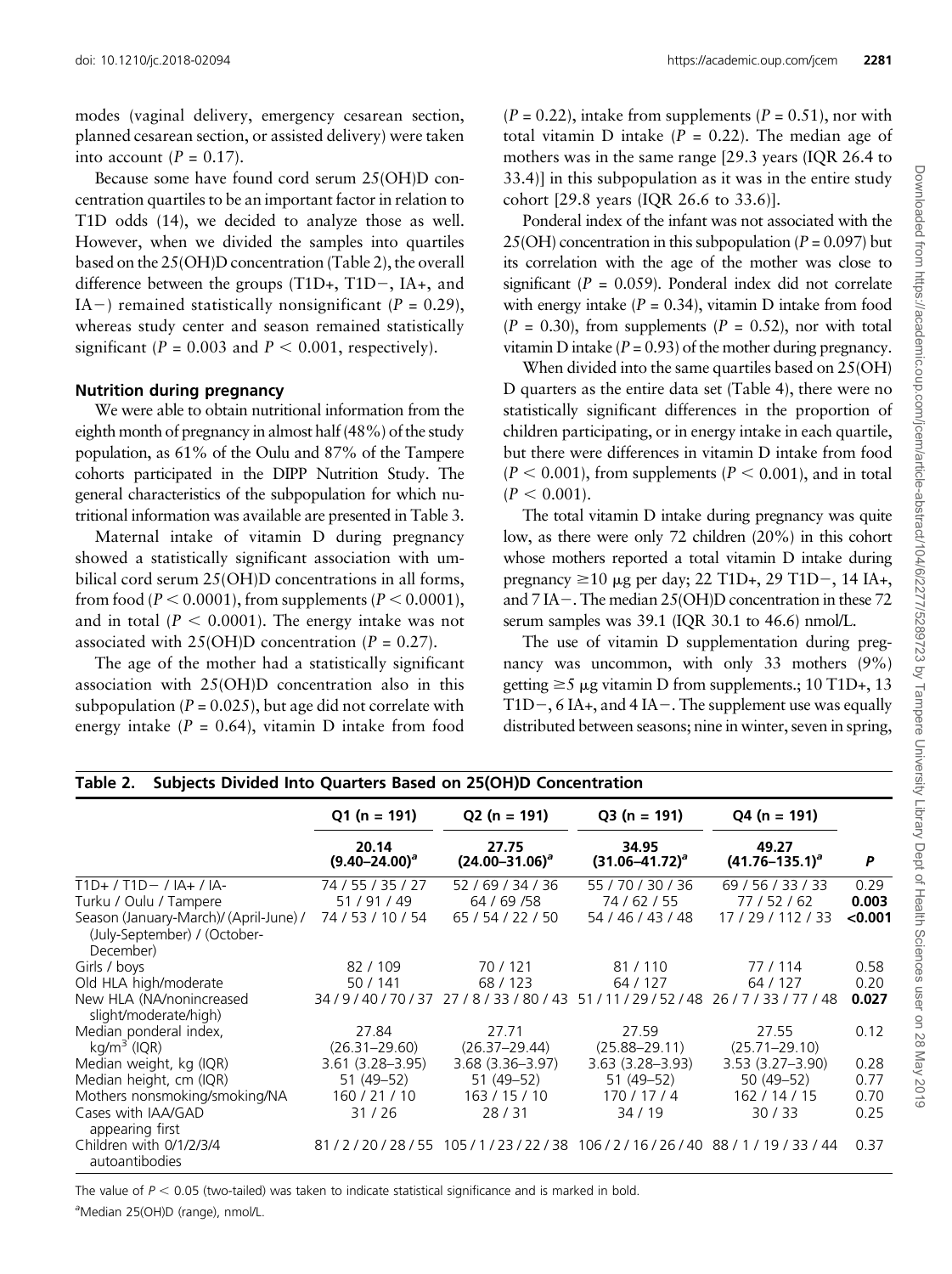| Group                                   | $T1D+ n = 121$    | $T1D - n = 119$   | $IA+ n = 63$       | $IA - n = 60$      | P    |
|-----------------------------------------|-------------------|-------------------|--------------------|--------------------|------|
| Oulu/Tampere                            | 51/70             | 49/70             | 35/28              | 33/27              | 0.11 |
| Mother of a boy/girl                    | 54 / 67           | 52/67             | 26/37              | 24/36              | 0.94 |
| Age of mother, y (median                | 29.6              | 29.3              | 28.4               | 29.1               | 0.76 |
| [IQR])                                  | $(26.5 - 34.2)$   | $(26.7 - 33.2)$   | $(25.2 - 32.7)$    | $(26.8 - 33.0)$    |      |
| Birth weight, kg (median [IQR])         | $3.5(3.2 - 3.9)$  | 3.7               | 3.6                | 3.6                | 0.56 |
|                                         |                   | $(3.3 - 4.0)$     | $(3.2 - 3.9)$      | $(3.3 - 4.0)$      |      |
| Birth height, m (median [IQR])          | 0.50              | 0.51              | 0.51               | 0.50               | 0.81 |
|                                         | $(0.49 - 0.52)$   | $(0.49 - 0.52)$   | $(0.49 - 0.52)$    | $(0.49 - 0.52)$    |      |
| Ponderal index, kg/m <sup>3</sup>       | 27.9              | 28.3              | 27.7               | 27.7               | 0.34 |
| (median [IQR])                          | $(26.4 - 29.5)$   | $(26.3 - 29.5)$   | $(26.1 - 28.7)$    | $(26.4 - 29.6)$    |      |
| Energy intake per day, kJ               | 10.876            | 10.876            | 11.364             | 11,354             | 0.38 |
| (median [IQR])                          | $(8842 - 13,062)$ | $(9808 - 13,094)$ | $(9666 - 12, 976)$ | $(9364 - 12, 656)$ |      |
| Vitamin D intake per day from food,     | 4.92              | 5.24              | 5.22               | 4.71               | 0.21 |
| $\mu$ g (median [IQR])                  | $(3.47 - 6.69)$   | $(3.75 - 7.74)$   | $(3.45 - 7.01)$    | $(2.94 - 6.51)$    |      |
| Vitamin D intake per day from           | $\Omega$          |                   | 0                  | $\Omega$           | 0.85 |
| supplements, $\mu$ g (median [IQR])     | $(0 - 2.11)$      | $(0-1.5)$         | $(0 - 2.39)$       | $(0 - 0.76)$       |      |
| Total vitamin D intake per day, $\mu$ g | 5.84              | 6.53              | 5.96               | 6.53               | 0.38 |
| (median [IQR])                          | $(3.91 - 8.96)$   | $(4.06 - 9.84)$   | $(4.09 - 9.29)$    | $(4.06 - 9.84)$    |      |

# <span id="page-5-0"></span>Table 3. General Characteristics of the Subpopulation Participating in Nutritional Study During Pregnancy

The value of  $P < 0.05$  (two-tailed) was taken to indicate statistical significance.

nine in summer, and eight in fall. Because the nutritional information was based on the eighth month of pregnancy, the season was mostly the same as the season of birth.

# **Discussion**

Based on this study, fetal vitamin D status, reflected by umbilical cord serum 25(OH)D ([15](#page-7-0)–[17\)](#page-7-0), does not appear to have an association with IA or with progression to T1D. The 25(OH)D concentrations of the pregnant mothers are lower than in the children in the upcoming months and years [\(2\)](#page-7-0). The levels in cord serum or plasma seemed to be low worldwide ([18, 19\)](#page-7-0) until recently ([17\)](#page-7-0).

Vitamin D supplementation is recommended for the whole growth period for all children in Finland and the parents comply well with this recommendation, at least for the first few years of life ([20](#page-7-0)). The conspicuous monthly variation and the overall low 25(OH)D concentrations alone suggest that the pregnant women have not been taking commonly vitamin D supplementation, and this was confirmed by the nutritional data available. Similarly, in an earlier study of 1669 mothers from the same population cohort in Tampere and Oulu, the mean maternal intake of vitamin D was 5.1 (SD 2.6)  $\mu$ g from food and 1.4 (SD 2.6)  $\mu$ g from supplements, with only 32% of women taking vitamin D supplements during approximately the same study period, *i.e.*, years 1997 to 2001 [\(21\)](#page-7-0). It is noteworthy that we found no seasonal variation in vitamin D supplement usage, even though the recommendations advised pregnant women to use supplements only during

|  |                                                          |  | Table 4. Nutritional Data During the Eighth Month of Pregnancy When Divided Into the Same 25(OH)D |
|--|----------------------------------------------------------|--|---------------------------------------------------------------------------------------------------|
|  | Concentration Quarters as the Entire Data Set in Table 2 |  |                                                                                                   |

|                                                                      | Q1<br>20.14<br>$(9.40 - 24.00)^a$ | Q2<br>27.75<br>$(24.00 - 31.06)^a$ | Q3<br>34.95<br>$(31.06 - 41.72)^a$ | Q4<br>49.27<br>$(41.76 - 135.1)^a$ | P       |
|----------------------------------------------------------------------|-----------------------------------|------------------------------------|------------------------------------|------------------------------------|---------|
|                                                                      |                                   |                                    |                                    |                                    |         |
| Median 25(OH)D (range)                                               | 20.53                             | 27.76                              | 35.12                              | 50.06                              |         |
| of subcohort, nmol/L                                                 | $(9.40 - 24.00)$                  | $(24.00 - 31.06)$                  | $(31.11 - 41.72)$                  | $(41.76 - 105.1)$                  |         |
| N of children with nutritional<br>data during pregnancy              | 103                               | 87                                 | 88                                 | 85                                 | 0.23    |
| Vitamin D intake from food per day.<br>$\mu$ g (median [IQR])        | 4.25<br>$(2.95 - 5.86)$           | 4.83<br>$(3.54 - 6.84)$            | 4.94<br>$(3.58 - 6.95)$            | 6.43<br>$(4.29 - 9.25)$            | 0.007   |
| Vitamin D intake from supplements<br>per day, $\mu$ g (median [IQR]) | $0(0-0)$                          | $(0-1.50)$                         | 0<br>$(0 - 3.99)$                  | $\Omega$<br>$(0 - 2.97)$           | < 0.001 |
| Total vitamin D intake per day,<br>$\mu$ g (median [IQR])            | 4.76<br>$(3.15 - 6.10)$           | 5.91<br>$(3.72 - 8.62)$            | 7.26<br>$(4.16 - 9.17)$            | 8.43<br>$(5.09 - 12.00)$           | < 0.001 |
| Energy intake per day, kJ (median<br>[IQR]                           | 11,107<br>$(9424 - 12, 976)$      | 11,051<br>(8922-13,789)            | 11,220<br>$(8905 - 13, 298)$       | 11.617(<br>10.000-13.490)          | 0.71    |

The value of  $P < 0.05$  (two-tailed) was taken to indicate statistical significance and is marked in bold. <sup>a</sup>Original median 25(OH)D (range), nmol/L.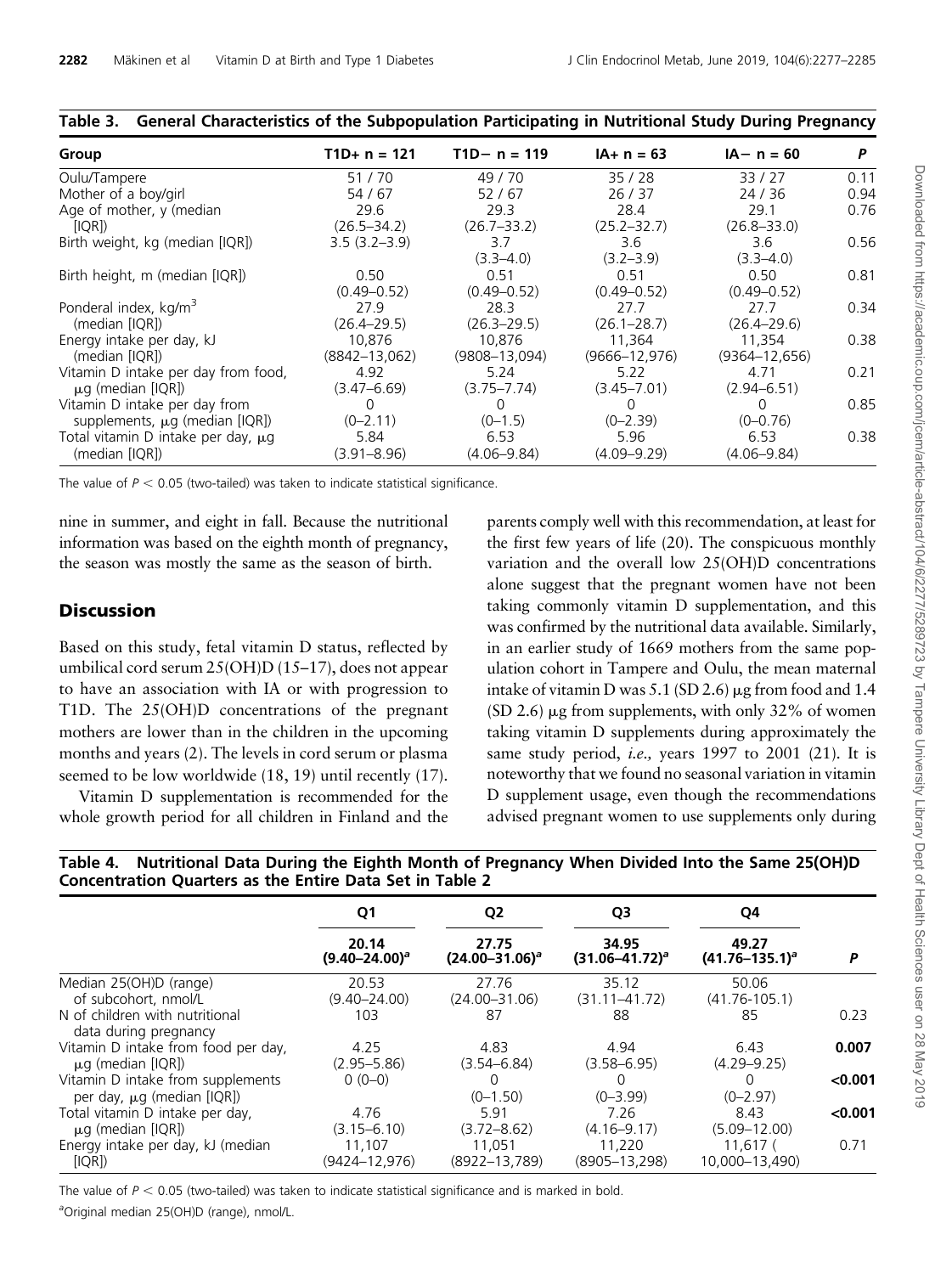<span id="page-6-0"></span>doi: [10.1210/jc.2018-02094](http://dx.doi.org/10.1210/jc.2018-02094) <https://academic.oup.com/jcem> 2283

the winter months [\(22](#page-7-0)–[24\)](#page-7-0). Thus, it seems that most Finnish mothers did not take care of their own vitamin D supplementation during pregnancy at the time but were careful in supplementation of their children.

The major strength of the current study is that it includes a large number of children in matched case control pairs and there is abundant follow-up data on these children. Collecting samples for more than a decade is not an easy task to accomplish but it helps minimize annual fluctuations.

Some study limitations should also be considered. One is that the children were originally selected for the DIPP study based on their HLA-DQB1 genotype and we did not have any genetic information on the mothers. No association of HLA-DRB1 or HLA-DQB1 with 25(OH)D concentrations has been reported to the best of our knowledge, but an association of cord serum 25(OH)D concentrations and maternal HLA-B44 ([25\)](#page-7-0) and two single nucleotide polymorphisms, one for the vitamin D receptor gene and one for the group-specific component gene ([26\)](#page-7-0), have been observed in Finnish studies. Furthermore, we did not have single nucleotide polymorphisms of the vitamin D pathway in the children, which might have been interesting to have, as some of us, participating in a large international collaboration study, found that 25(OH)D levels and vitamin D receptor polymorphism may have a combined role in the development of islet autoimmunity in children at increased genetic risk for T1D [\(27\)](#page-7-0).

It is noteworthy that the case children in this study were born evenly around the year in both case groups, those who developed T1D and those remaining autoantibody positive. This alone should indicate that the 25(OH)D concentration at birth may not be as important in the development of T1D as previously suggested [\(14](#page-7-0)). In an updated analysis of the same individuals of that previous Norwegian study, no association between first and second trimester 25(OH)D concentrations and childhood risk of T1D was observed [\(28](#page-7-0)). By analyzing neonatal blood spots, a small Italian study found no association between 25(OH)D levels and risk of T1D, except in a subgroup of migrant infants ([29\)](#page-7-0). A Danish research group showed with a larger cohort that that neonatal 25(OH)D status was not associated with a later risk of T1D [\(30](#page-7-0)). We were able to verify those results and went further, as we showed for the first time that 25(OH)D levels at birth were not associated with the progression to clinical T1D, the number of islet autoantibodies, nor with which autoantibodies appear first.

This and the other studies in which no differences regarding later risk of T1D was observed ([10, 11](#page-7-0)), had very low median 25(OH)D levels. It might be possible that a difference could be detected in a more vitamin D sufficient population. However, in another autoimmune

disease, multiple sclerosis, it was the lower spectrum of levels where the risk of the disease was most prominent ([12\)](#page-7-0). Accordingly it is unlikely that there is any detectable difference in relation to T1D, which was further supported by our finding that no difference were seen even in the highest 25(OH)D concentration quartile where the median levels were very close to normal.

Cord serum 25(OH)D concentrations may have a longterm influence on later health and associations have been reported with childhood metabolic profiles [\(31\)](#page-7-0) and early childhood growth together with neural development ([32\)](#page-8-0). Maternal vitamin D levels have been shown to have more influence on cord serum 25(OH)D than the genetic factors of the offspring [\(16\)](#page-7-0). As we showed here, maternal intake of vitamin D during pregnancy has a clear impact on cord serum 25(OH)D levels and quite surprisingly, vitamin D intake was not associated with energy intake or maternal age. The factors behind the higher 25(OH)D concentrations in the cord serum samples of older mothers, which has been reported also in other studies [\(33, 34](#page-8-0)), would require further research.

# Acknowledgments

The authors thank Sirpa Anttila and Mia Nyblom for collecting the samples and the clinical data of the Oulu and the Tampere cohorts, respectively; Hanna-Mari Takkinen for collecting the nutritional data; Jari Hakalax and Mika Riikonen for data management; and Annika Koivu for practical assistance in 25(OH)D measurements. The authors are grateful to the DIPP families and study personnel for their contribution.

Financial Support: This study was supported by grants from the Juvenile Diabetes Research Foundation (grants 4-1998-274, 4-1999-731, 4-2001-435), Academy of Finland (Centre of Excellence in Molecular Systems Immunology and Physiology Research 2012-2017, Decision No. 250114, 284597 and 276475, and Personalised Medicine to Predict and Prevent Type 1 Diabetes, Decision No. 292623), Funds for University Hospitals in Finland, Sigrid Juselius Foundation, Signe and Ane Gyllenberg Foundation, the Pediatric Research Foundation in Finland, the Alma and K.A. Snellman Foundation, the Finnish Diabetes Research Foundation, European Foundation for the Study of Diabetes, and the University of Turku Doctoral Programme of Clinical Investigation.

Correspondence and Reprint Requests: Marjaana Mäkinen, MSc, Department of Pediatrics, University of Turku and Turku University Hospital, DIPP Study, MediCity, Tykistökatu 6A 4th Floor, 20520 Turku, Finland. E-mail: [marjaana.makinen@utu.fi.](mailto:marjaana.makinen@utu.fi)

Disclosure Summary: The authors have no conflicting interests.

# References

1. Mäkinen M, Simell V, Mykkänen J, Ilonen J, Veijola R, Hyöty H, Knip M, Simell O, Toppari J, Hermann R. An increase in serum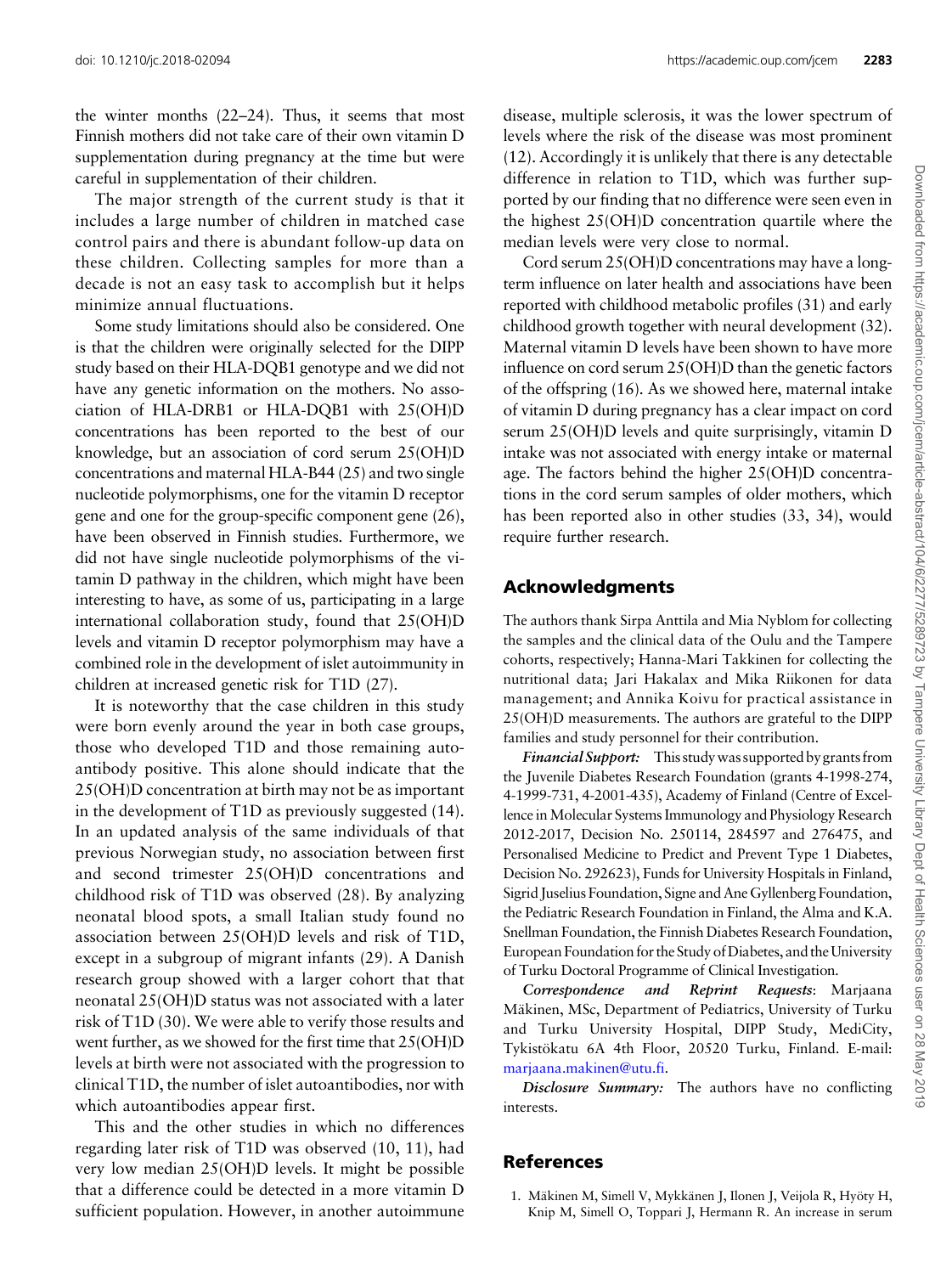<span id="page-7-0"></span>25-hydroxyvitamin D concentrations preceded a plateau in type 1 diabetes incidence in Finnish children. J Clin Endocrinol Metab. 2014;99(11):E2353–E2356.

- 2. Mäkinen M, Mykkänen J, Koskinen M, Simell V, Veijola R, Hyöty H, Ilonen J, Knip M, Simell O, Toppari J. Serum 25-hydroxyvitamin D concentrations in children progressing to autoimmunity and clinical type 1 diabetes. J Clin Endocrinol Metab. 2016;101(2): 723–729.
- 3. Tuomilehto J. The emerging global epidemic of type 1 diabetes. Curr Diab Rep. 2013;13(6):795–804.
- 4. Harjutsalo V, Sjöberg L, Tuomilehto J. Time trends in the incidence of type 1 diabetes in Finnish children: a cohort study. Lancet. 2008; 371(9626):1777–1782.
- 5. Siljander HTA, Simell S, Hekkala A, Lähde J, Simell T, Vähäsalo P, Veijola R, Ilonen J, Simell O, Knip M. Predictive characteristics of diabetes-associated autoantibodies among children with HLAconferred disease susceptibility in the general population. Diabetes. 2009;58(12):2835–2842.
- 6. Orešič M, Gopalacharyulu P, Mykkänen J, Lietzen N, Mäkinen M, Nygren H, Simell S, Simell V, Hyöty H, Veijola R, Ilonen J, Sysi-Aho M, Knip M, Hyötyläinen T, Simell O. Cord serum lipidome in prediction of islet autoimmunity and type 1 diabetes. Diabetes. 2013;62(9):3268–3274.
- 7. Kupila A, Muona P, Simell T, Arvilommi P, Savolainen H, Hämäläinen AM, Korhonen S, Kimpimäki T, Sjöroos M, Ilonen J, Knip M, Simell O; Juvenile Diabetes Research Foundation Centre for the Prevention of Type I Diabetes in Finland. Feasibility of genetic and immunological prediction of type I diabetes in a population-based birth cohort. Diabetologia. 2001;44(3):290– 297.
- 8. Nejentsev S, Sjöroos M, Soukka T, Knip M, Simell O, Lövgren T, Ilonen J. Population-based genetic screening for the estimation of type 1 diabetes mellitus risk in Finland: selective genotyping of markers in the HLA-DQB1, HLA-DQA1 and HLA-DRB1 loci. Diabet Med. 1999;16(12):985–992.
- 9. Ilonen J, Kiviniemi M, Lempainen J, Simell O, Toppari J, Veijola R, Knip M; Finnish Pediatric Diabetes Register. Genetic susceptibility to type 1 diabetes in childhood - estimation of HLA class II associated disease risk and class II effect in various phases of islet autoimmunity. Pediatr Diabetes. 2016;17(Suppl 22): 8–16.
- 10. Marjamäki L, Niinistö S, Kenward MG, Uusitalo L, Uusitalo U, Ovaskainen ML, Kronberg-Kippilä C, Simell O, Veijola R, Ilonen J, Knip M, Virtanen SM. Maternal intake of vitamin D during pregnancy and risk of advanced beta cell autoimmunity and type 1 diabetes in offspring. Diabetologia. 2010;53(8):1599–1607.
- 11. Carter GD, Berry JL, Gunter E, Jones G, Jones JC, Makin HLJ, Sufi S, Wheeler MJ. Proficiency testing of 25-hydroxyvitamin D (25-OHD) assays. J Steroid Biochem Mol Biol. 2010;121(1-2): 176–179.
- 12. Ziegler AG, Rewers M, Simell O, Simell T, Lempainen J, Steck A, Winkler C, Ilonen J, Veijola R, Knip M, Bonifacio E, Eisenbarth GS. Seroconversion to multiple islet autoantibodies and risk of progression to diabetes in children. JAMA. 2013;309(23): 2473–2479.
- 13. Lamberg-Allardt C, Brustad M, Meyer HE, Steingrimsdottir L. Vitamin D–a systematic literature review for the 5th edition of the Nordic Nutrition Recommendations. Food Nutr Res. 2013; 3(57): 1–31.
- 14. Sørensen IM, Joner G, Jenum PA, Eskild A, Torjesen PA, Stene LC. Maternal serum levels of 25-hydroxy-vitamin D during pregnancy and risk of type 1 diabetes in the offspring. Diabetes. 2012;61(1): 175–178.
- 15. O'Callaghan KM, Hennessy A, Hull GLJ, Healy K, Ritz C, Kenny ´ LC, Cashman KD, Kiely ME. Estimation of the maternal vitamin D intake that maintains circulating 25-hydroxyvitamin D in late gestation at a concentration sufficient to keep umbilical cord sera ≥25-30 nmol/L: a dose-response, double-blind, randomized

placebo-controlled trial in pregnant women at northern latitude. Am J Clin Nutr. 2018;108(1):77–91.

- 16. Novakovic B, Galati JC, Chen A, Morley R, Craig JM, Saffery R. Maternal vitamin D predominates over genetic factors in determining neonatal circulating vitamin D concentrations. Am J Clin Nutr. 2012;96(1):188–195.
- 17. Hauta-Alus HH, Kajantie E, Holmlund-Suila EM, Rosendahl J, Valkama SM, Enlund-Cerullo M, Helve OM, Hytinantti TK, Viljakainen H, Andersson S, Mäkitie O. High pregnancy, cord blood, and infant vitamin D concentrations may predict slower infant growth. J Clin Endocrinol Metab. 2019;104(2):397– 407.
- 18. Walker VP, Zhang X, Rastegar I, Liu PT, Hollis BW, Adams JS, Modlin RL. Cord blood vitamin D status impacts innate immune responses. J Clin Endocrinol Metab. 2011;96(6):1835–1843.
- 19. Bodnar LM, Simhan HN, Powers RW, Frank MP, Cooperstein E, Roberts JM. High prevalence of vitamin D insufficiency in black and white pregnant women residing in the northern United States and their neonates. J Nutr. 2007;137(2):447–452.
- 20. Virtanen SM. Dietary factors in the development of type 1 diabetes. Pediatr Diabetes. 2016;17(Suppl 22):49–55.
- 21. Erkkola M, Kaila M, Nwaru BI, Kronberg-Kippilä C, Ahonen S, Nevalainen J, Veijola R, Pekkanen J, Ilonen J, Simell O, Knip M, Virtanen SM. Maternal vitamin D intake during pregnancy is inversely associated with asthma and allergic rhinitis in 5-year-old children. Clin Exp Allergy. 2009;39(6):875–882.
- 22. Lahti-Koski M. Nutrition Report 1998 [in Finnish]. Helsinki, Finland: Kansanterveyslaitos; 1999.
- 23. Leppo K, Hasunen K. Recommendation for Vitamin D Preparations [in Finnish]. Helsinki, Finland: Sosiaali- ja Terveysministeriö; 2003:2.
- 24. State Nutrition Negotiation Board. Recommendations to Develop National Nutrition [in Finnish]. Helsinki, Finland: Maa- ja metsätalousministeriö; 1998:79.
- 25. Miettinen ME, Kinnunen L, Harjutsalo V, Aimonen K, Surcel H-M, Lamberg-Allardt C, Tuomilehto J. Association of serum 25 hydroxyvitamin D concentration with HLA-B, -DRB1 and -DQB1 genetic polymorphisms. Eur J Clin Nutr. 2017;71(1):128–131.
- 26. Miettinen ME, Smart MC, Kinnunen L, Harjutsalo V, Reinert-Hartwall L, Ylivinkka I, Surcel HM, Lamberg-Allardt C, Hitman GA, Tuomilehto J. Genetic determinants of serum 25-hydroxyvitamin D concentration during pregnancy and type 1 diabetes in the child. PLoS One 2017;12(10): e0184942.
- 27. Norris JM, Lee H-S, Frederiksen B, Erlund I, Uusitalo U, Yang J, Lernmark Å, Simell O, Toppari J, Rewers M, Ziegler A-G, She J-X, Onengut-Gumuscu S, Chen W-M, Rich SS, Sundvall J, Akolkar B, Krischer J, Virtanen SM, Hagopian W; TEDDY Study Group. Plasma 25-hydroxyvitamin D concentration and risk of islet autoimmunity. Diabetes. 2018;67(1):146–154.
- 28. Sørensen IM, Joner G, Jenum PA, Eskild A, Brunborg C, Torjesen PA, Stene LC. Vitamin D-binding protein and 25-hydroxyvitamin D during pregnancy in mothers whose children later developed type 1 diabetes. Diabetes Metab Res Rev. 2016;32(8): 883–890.
- 29. Cadario F, Savastio S, Pagliardini V, Bagnati M, Vidali M, Cerutti F, Rabbone I, Fontana F, Lera R, De Donno V, Valori A, Gruden G, Bona G, Bruno G. Vitamin D levels at birth and risk of type 1 diabetes in childhood: a case-control study. Acta Diabetol. 2015; 52(6):1077–1081.
- 30. Jacobsen R, Thorsen SU, Cohen AS, Lundqvist M, Frederiksen P, Pipper CB, Pociot F, Thygesen LC, Ascherio A, Svensson J, Heitmann BL. Neonatal vitamin D status is not associated with later risk of type 1 diabetes: results from two large Danish population-based studies. Diabetologia. 2016;59(9):1871– 1881.
- 31. Blighe K, Chawes BL, Kelly RS, Mirzakhani H, McGeachie M, Litonjua AA, Weiss ST, Lasky-Su JA. Vitamin D prenatal